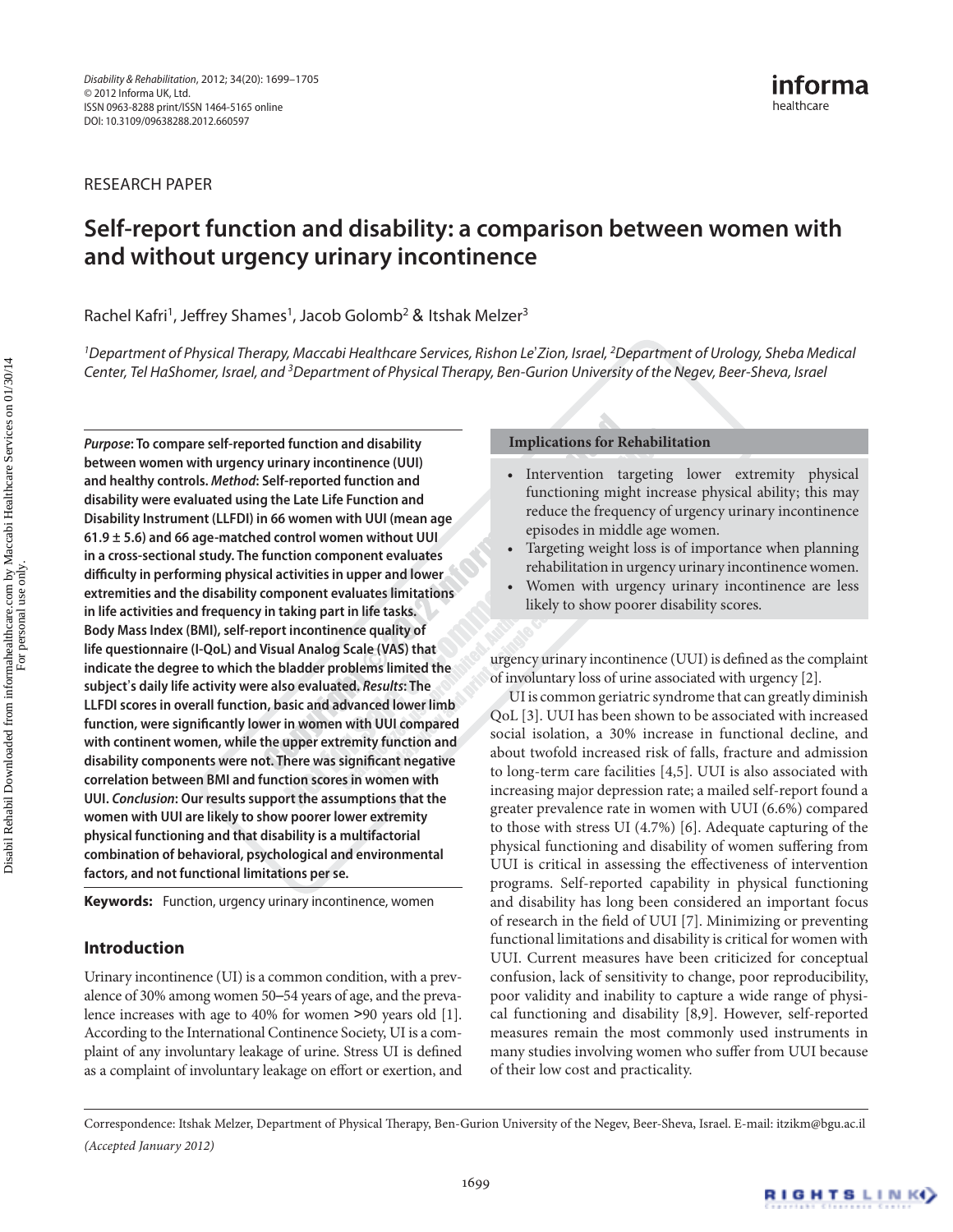The relations between self-reported functional status and disability in women with UUI have been little studied. The goal of this study is to examine whether physical and functional factors explain disability in women with UUI. Highlighting the complexity of the relations between disability components and functional ability, especially in women with UUI. In the present study, we used the Late Life Function and Disability Instrument (LLFDI) to find whether there are differences in physical function and disability in women with UUI compared with healthy controls, and whether self-reported physical functions are associated with self-reported disability in women with UUI. The LLFDI [10,11] is a self-reported scale specifically designed to assess two distinct outcomes: function and disability. This study aimed to highlight the complexity of the relations between disability components and functional ability in women with UUI and to address the potential of using the LLFDI. Thus the aims of the present study were to investigate (i) whether self-reported function and disability are lower in women with UUI compared to controls who did not suffer from UUI; (ii) the associations between self-reported function and disability components of the LLFDI and other measures of quality of life (QoL) in women with UUI. It was hypothesized that function and disability scores would be lower in women with UUI compared with age-matched healthy controls, the same as found previously for QoL for UUI [3]. It was hypothesized that the function component of the LLFDI would demonstrate low associations with the disability component but somewhat higher associations than in continent controls.

## **Methods**

In a cross-sectional study, the self-reported LLFDI was administered in person by a physical therapist in a group of 66 women with UUI (45–75 years old) who complaint of involuntary loss of urine associated with urgency and 66 age-matched healthy controls (45–75 years old). All subjects provided informed consent in accordance with approved procedures by the Institutional Review Board in Maccabi Health Care Insured in Israel (NCT00498888). Urgency incontinence defined as involuntary leakage accompanied by or immediately proceeded by urgency [12], (i.e. urgency incontinence can present in different symptomatic forms, for example, as frequent small losses between micturition's, or as a catastrophic leak with complex bladder emptying [13]). In our study, women were asked about urinary frequency of episodes, degree of bother, conditions of loss urgency and incontinence within the previous 4 weeks [14]. The inclusion criteria for women with UUI consisted of self-reporting of at least three episodes of UI over the previous 4 weeks that were not completely explained by stress UI symptoms. The inclusion criteria for continent women were answering no when asking about any type of insentience as well as no previous pelvic floor surgery, uncontrolled diabetes, neurological disease, depression, or taking anticholinergic drugs. We examined this goal by supplementing an ongoing prospective randomized control clinical trial examining effects of physical therapy on function and disability in women with UUI.

The sample size was determined based on Malmstrom et al. [15] the difference in the average value in the physical functioning component of the SF-36 between women with UUI and healthy controls was 16 (31.1). At least 60 women are needed in each group to demonstrate functional and disability difference between continent women and women with UUI, based on two-tailed test, with  $p = 0.05$  and 80% power. Thus, we recruited 66 women in each group.

The LLFDI [10,11] was developed as a comprehensive assessment of two distinct outcomes: function and disability in community-dwelling older adults. The LLFDI contains items that represent functional limitations (inability to perform discrete physical tasks encountered in daily routines) [10] and disability (inability to participate in major life tasks and social roles) [11]. It was designed to respond to meaningful changes in function and disability. The function component evaluated self-reported difficulty in the performance of 32 physical activities in three dimensions – upper extremity, basic lower extremity and advanced lower extremity function [11]. Subscales are each scaled on a 0–100 scale, with a higher score indicating higher level of functioning. The disability component has 16 items with two dimensions, one focused on frequency of performance and the other addressing limitation in performance of life tasks [10]. The limitation (instrumental and management roles) and frequency (social and personal roles) dimensions of the disability component are each scaled on a 0–100 scale, with higher scores indicating higher levels of functioning. Haley et al. [10] and Melzer et al. [16] have shown high test-retest reliability in the functional component of the LLFDI (Interclass Correlation Coefficient, ICC = 0.91–0.98 and ICC = 0.77–0.90, respectively) while the disability component of the LLFDI has shown moderate to high test-retest reliability (ICC =  $0.68 - 0.82$ ) [11] and similar in Melzer et al.  $[16]$  (ICC = 0.63–0.83). The LLFDI is a scale specifically designed to be sensitive to differences in physical function and disability, something previous measures in UUI woman did not do as well. The scores obtained from the function component of the LLFDI scale were validated with the SF-36 London Handicap Scale [17], short physical performance battery, selfpaced 400-m walk [18], Berg Balance Scale and Timed Up and Go [15]. Hand et al. [19] validated function component of the LLFDI scale in 174 community-dwelling middle-age adult's (age 45–65 years old) with chronic conditions. The LLFDI function correlated strongly with the PF10 ( $r = 0.84$ ) and moderately with the 2-minute walk distance (2MWD)  $(r = 0.53)$  and 8-foot walk test (8FWT)  $(r = -0.48)$ . The LLFDI disability limitation was correlated moderately with the SF36 PCS, 2MWD and 8FWT ( $r = 0.67, 0.45, -0.32$ , respectively). The LLFDI disability frequency was correlated moderately with the SF36 PCS, 2MWD and 8FWT ( $r = 0.44$ , 0.33, −0.31, respectively). In addition, self-report incontinence quality of life questionnaire (I-QoL) and Visual Analog Scale (VAS) were administered [20,21]. I-QoL is a condition-specific instrument designed to measure the QoL effects of UI in women [22]. Overall score and three subscale scores (avoidance and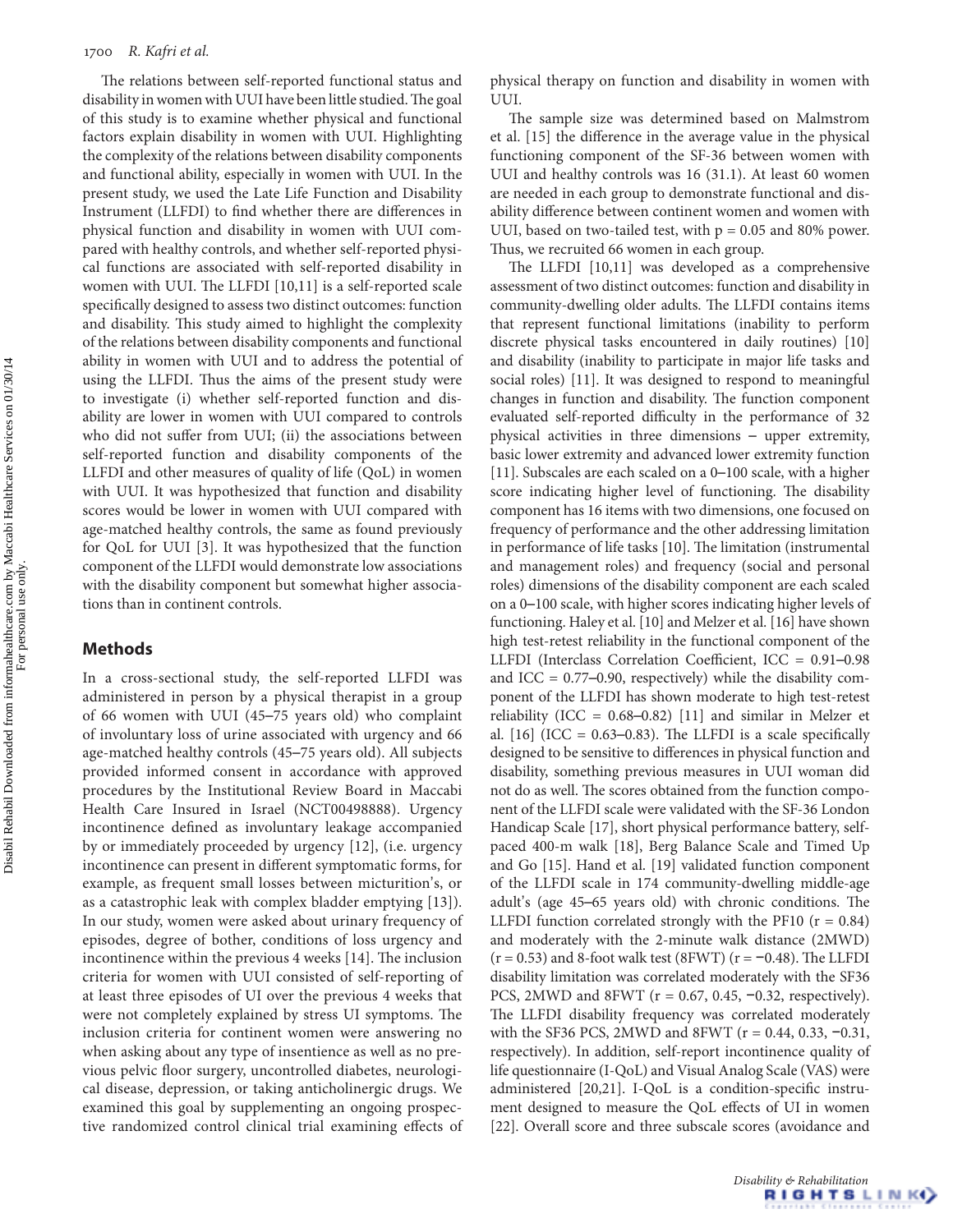limiting behaviors, psychosocial impacts and social embarrassment) were internally consistent  $(\alpha = 0.87 - 0.93)$  and reproducible  $(ICC = 0.87-0.91)$  [20]. The VAS is a method that requires the respondent to place a mark on a 100 mm line to indicate the degree to which the bladder problems limited their daily life activity [21]. The 100 mm line marked with "not at all" at the right end, to "very much" at the left end. For calculate purposes, visual rating were converted to numerical values on a scale 0–10. Such VAS has been validated for assessment of bother in voiding dysfunction [21]. The correlations between the Likert-type scale and VAS were good: urogenital distress inventory  $(r = 0.748)$ , incontinence impact questionnaire  $(0.787)$  and Beck depression inventory fast screen  $(r = 0.852;$ p < 0.05); interclass correlations were 0.89–0.93 [23].

#### **Statistical methods**

Descriptive statistics consisted of group means and distributions for each of the measurements (all subscales of LLFDI function and disability components). The variables were not normally distributed (Shapiro–Wilk test), thus nonparametric Mann–Whitney *U* tests were performed to analyze the differences in means between women with UUI and healthy controls. Statistical significance for function score was accepted at p < 0.0125 (0.05/4) and for LLFDI disability score p < 0.008 (0.05/6) using a testwise correction for multiple comparisons with a Bonferroni adjustment for multiple comparisons. All data were analyzed using SPSS software (SPSS Inc., Chicago, IL, USA).

To study the second aim, the associations between all variables (function and disability components I-QoL, VAS and BMI) in women with UUI and healthy controls and the whole study population, Spearman's ρ correlations (r) were administered. Because the results of the present study showed that the BMI in woman with UUI is significantly correlated with age ( $r = 0.253$ ,  $p = 0.003$ ), partial correlations were run on all variables controlling for BMI and age. In addition, Spearman's ρ partial correlations controlling for age (r) were administered for function and disability components, and QoL measures and VAS in urogynecologic research in women with UUI only. The following guidelines were used when interpreting correlation magnitudes: 0.00–0.25 represents no correlation to little correlation; 0.26–0.49 represents low correlation; 0.50–0.69 represents moderate correlation; 0.70–0.89 represents high correlation; and 0.90–1.00 very high correlation [24].

#### **Results**

The participants' demographic background characteristics for the 66 women with UUI and 66 continent women are shown in Table I. There were no significant differences between the two groups with regard to family status, smoking, sports activity, years of education and the number of deliveries, while the women with UUI had significantly higher BMIs than the continent women. With regard to the difference in the distribution of smokers vs. nonsmokers with UUI woman and controls ( $p = 0.06$ ), cautions against a Type II error must be made since there's only about 18% power to detect a difference.

Table II shows significantly lower self-reported overall function, and advanced lower limb function, but not

Table I. Participant characteristic of 66 UUI and 66 continent (mean [SD]).

| Characteristic        | UUI          | Continent      | p value   |
|-----------------------|--------------|----------------|-----------|
| Age                   | 61.92(5.62)  | 61.92(5.62)    | <b>NS</b> |
| Family status         |              |                |           |
| Married               | 44           | 54             | <b>NS</b> |
| Divorced              | 16           | 7              |           |
| Widow                 | 3            | $\overline{4}$ |           |
| Single                | 3            | 1              |           |
| No. of delivery       | 2.55(1.45)   | 2.74(0.82)     | <b>NS</b> |
| Sport activity        |              |                |           |
| Yes                   | 50           | 46             | <b>NS</b> |
| N <sub>0</sub>        | 16           | 20             |           |
| No years of education | 13.73(2.85)  | 14.21 (2.85)   | <b>NS</b> |
| BMI                   | 28.37 (5.80) | 25.81 (3.80)   | 0.005     |
| Smoke                 |              |                |           |
| N <sub>0</sub>        | 60           | 63             | <b>NS</b> |
| Yes                   | 6            | 3              |           |

UUI, urgency urinary incontinence.

| Table II.  The LLFDI scores of 66 UUI and 66 continent. |
|---------------------------------------------------------|
|---------------------------------------------------------|

| <b>LLFDI</b>         | UUI           | Continent     | p value            |
|----------------------|---------------|---------------|--------------------|
| Disability component |               |               |                    |
| Overall limitation   | 74.01 (15.92) | 73.95 (12.58) | 0.79               |
| Instrumental role    | 74.46 (16.81) | 74.94 (13.78) | 0.75               |
| Management role      | 83.42 (17.06) | 84.43 (12.71) | 0.84               |
| Overall frequency    | 55.97 (8.26)  | 55.76 (8.50)  | 0.84               |
| Social role          | 54.27 (9.57)  | 55.25 (10.22) | 0.62               |
| Personal role        | 62.48 (16.74) | 58.93 (13.84) | 0.36               |
| Function component   |               |               |                    |
| Overall function     | 68.60 (10.00) | 75.05 (11.79) | 0.001 <sup>a</sup> |
| Upper limb           | 82.62 (13.08) | 86.67 (10.24) | 0.07               |
| Basic lower limb     | 81.89 (14.64) | 86.72 (12.89) | 0.04               |
| Advanced lower limb  | 63.94 (13.99) | 72.71 (15.17) | 0.001 <sup>a</sup> |

p value compared mean (SD) in two groups based on Mann–Whitney test. LLFDI, Late Life Function and Disability Instrument; UUI, urgency urinary incontinence.

<sup>a</sup>Statistical significance for functional score was accepted at  $p < 0.0125$  (0.05/4) and for disability score p < 0.008 (0.05/6) using a testwise correction.

basic- and upper-extremity function and disability components in women with UUI compared with continent women.

Table III show low but significant negative correlations between BMI and basic lower limb function, overall function and advanced lower limb function for the pooled population of women with UUI and continent women ( $r = -0.36$ to  $-0.46$ ) and same for women with UUI only (r =  $-0.36$ ) to −0.45). There were no correlations between BMI and all disability components of LLFDI.

Women with UUI show a low not statistically significant correlation between the I-QoL score and all LLFDI disability components  $(r = 0.1 - 0.3)$  except for the low nonsignificant correlation between I-QoL score and social score of LLFDI (r = 0.4,  $p = 0.07$ ) and high but nonsignificant correlation with the basic lower limb function ( $r = 0.7$ ,  $p = 0.09$ ) (Table III). There were no correlations between LLFDI function and disability component scores and VAS scores for women with UUI.

The pooled population shows low but significant correlations between disability limitation and function components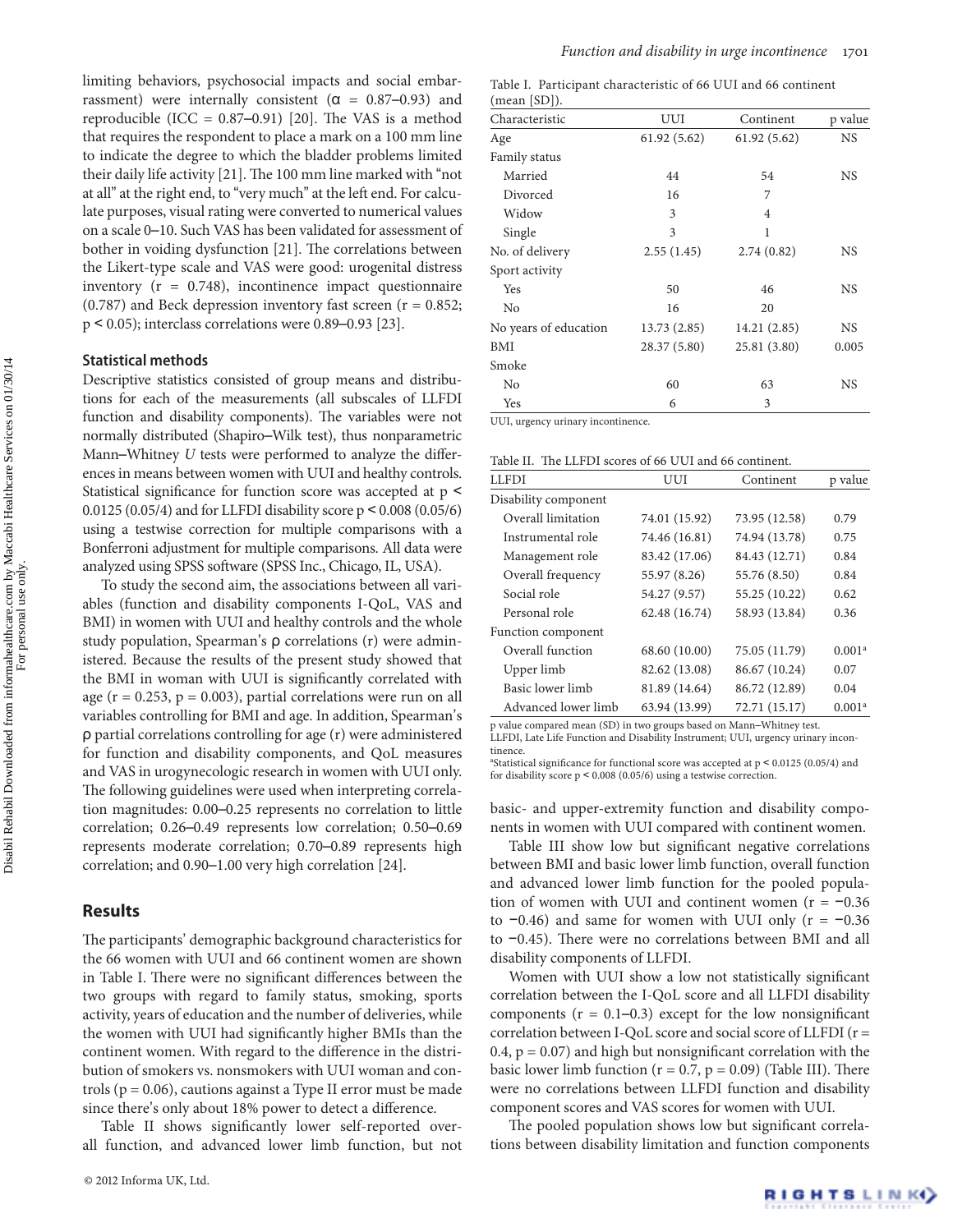| Table III. Partial correlation (p value) between the LLFDI scores controlling for age and BMI, for all 132 women (pooled population) for UUI |  |  |  |
|----------------------------------------------------------------------------------------------------------------------------------------------|--|--|--|
| women (N = 66) and for healthy controls (N = 66).                                                                                            |  |  |  |

| <b>LLFDI</b>                      | BMI for pooled population | <b>BMI</b> for UUI | BMI for continent | I-QoL score for UUI | VAS for UUI   |
|-----------------------------------|---------------------------|--------------------|-------------------|---------------------|---------------|
|                                   |                           |                    |                   |                     |               |
| Disability component              |                           |                    |                   |                     |               |
| Disability limitation             | $-0.08(0.5)$              | $-0.09(0.494)$     | $-0.05(0.729)$    | 0.29(0.2)           | $-0.13(0.3)$  |
| Instrumental role                 | $-0.07(0.408)$            | $-0.24(0.293)$     | $-0.08(0.516)$    | 0.21(0.34)          | 0.11(0.63)    |
| Management role                   | $-0.36(0.8)$              | $-0.03(0.806)$     | $-0.08(0.500)$    | 0.3(0.2)            | $-0.08(0.5)$  |
| Disability frequency              | $-0.07(0.6)$              | $-0.07(0.586)$     | $0.006 - (0.98)$  | 0.3(0.2)            | $-0.23(0.06)$ |
| Social role                       | 0.01(0.9)                 | $-0.001(0.991)$    | 0.06(0.638)       | 0.4(0.07)           | $-0.21(0.09)$ |
| Personal role                     | $-0.13(0.3)$              | $-0.13(0.302)$     | $-0.18(0.142)$    | 0.1(0.8)            | $-0.19(0.1)$  |
| Function component                |                           |                    |                   |                     |               |
| Overall function                  | $-0.4(0.001)^a$           | $-0.40(0.001)^a$   | $-0.28(0.025)$    | 0.14(0.5)           | $-0.15(0.2)$  |
| Upper limb                        | $-0.13(0.3)$              | $-0.13(0.290)$     | $-0.04(0.729)$    | 0.1(0.7)            | $-0.21(0.1)$  |
| Basic lower extremity function    | $-0.36(0.003)^{a}$        | $-0.36(0.003)^{a}$ | $-0.14(0.253)$    | 0.7(0.09)           | $-0.19(0.14)$ |
| Advanced lower extremity function | $-0.46(0.001)a$           | $-0.45(0.001)^a$   | $-0.28(0.015)$    | 0.47(0.1)           | $-0.15(0.2)$  |

I-QoL, incontinence quality of life questionnaire; LLFDI, Late Life Function and Disability Instrument; UUI, urgency urinary incontinence; VAS, Visual Analog Scale. a Statistical significance for functional score was accepted at p < 0.0125 (0.05/4) and for disability score p < 0.008 (0.05/6) using a testwise correction.

Table IV. Partial correlations (p value) between the LLFDI scores controlling for age and BMI between function and disability components of LLFDI.

|                                                                                                          | Overall        | Upper-extremity | <b>Basic</b> lower | Advanced lower     | Disability  | Disability |
|----------------------------------------------------------------------------------------------------------|----------------|-----------------|--------------------|--------------------|-------------|------------|
| <b>LLFDI</b>                                                                                             | function       | function        | extremity function | extremity function | limitation  | frequency  |
| A) UUI women                                                                                             |                |                 |                    |                    |             |            |
| Overall function                                                                                         |                |                 |                    |                    |             |            |
| Upper-extremity function                                                                                 | 0.37(0.003)    |                 |                    |                    |             |            |
| Basic lower extremity function                                                                           | 0.85(0.001)    | 0.53(0.001)     |                    |                    |             |            |
| Advanced lower extremity function                                                                        | 0.60(0.001)    | 0.39(0.001)     | 0.76(0.001)        |                    |             |            |
| Disability limitation                                                                                    | 0.37(0.002)    | 0.39(0.001)     | 0.39(0.001)        | 0.27(0.030)        |             |            |
| Disability frequency                                                                                     | 0.39(0.001)    | 0.37(0.003)     | 0.27(0.029)        | 0.36(0.003)        | 0.37(0.002) |            |
| B) Continent women                                                                                       |                |                 |                    |                    |             |            |
| Overall function                                                                                         |                |                 |                    |                    |             |            |
| Upper-extremity function                                                                                 | 0.673(0.001)   |                 |                    |                    |             |            |
| Basic lower extremity function                                                                           | 0.835(0.001)   | 0.616(0.001)    |                    |                    |             |            |
| Advanced lower extremity function                                                                        | 0.955(0.001)   | 0.482(0.001)    | 0.79(0.001)        |                    |             |            |
| Disability limitation                                                                                    | 0.32(0.011)    | 0.24(0.057)     | 0.32(0.009)        | 0.26(0.032)        |             |            |
| Disability frequency                                                                                     | $-0.01(0.922)$ | $-0.08(0.517)$  | 0.06(0.608)        | $-0.01(0.930)$     | 0.32(0.009) |            |
| C) All population                                                                                        |                |                 |                    |                    |             |            |
| Overall function                                                                                         |                |                 |                    |                    |             |            |
| Upper-extremity function                                                                                 | 0.64(0.001)    |                 |                    |                    |             |            |
| Basic lower extremity function                                                                           | 0.84(0.001)    | 0.58(0.001)     |                    |                    |             |            |
| Advanced lower extremity function                                                                        | 0.96(0.001)    | 0.45(0.001)     | 0.77(0.001)        |                    |             |            |
| Disability limitation                                                                                    | 0.33(0.001)    | 0.32(0.001)     | 0.35(0.001)        | 0.25(0.004)        |             |            |
| Disability frequency                                                                                     | 0.17(0.055)    | 0.16(0.075)     | 0.17(0.53)         | 0.15(0.062)        | 0.34(0.001) |            |
| <b>EX PINE TOGOT ! C. P. C. H. C.</b> G. J. TN C. L'Ile, T. General al TITTE concerta della contra contr |                |                 |                    |                    |             |            |

LLFDI, Late Life Function and Disability Instrument; UUI, urgency urinary incontinence.

of LLFDI ( $r = 0.250 - 0.350$ ) and no significant correlations between disability frequency and function components of LLFDI ( $r = 0.15 - 0.17$ ) (Table IV). For the UUI population, the results show low but significant correlations between disability limitation and the function components of LLFDI  $(r = 0.267 - 0.39)$  and the same for the disability frequency and the function components of LLFDI ( $r = 0.268 - 0.394$ ). Low but significant correlation was found between disability limitation and disability frequency in UUI ( $r = 0.374$ ), somewhat higher than for continent women and for the pooled population ( $r = 0.321$  and  $r = 0.347$ , respectively).

#### **Discussion**

In this study, we sought to quantitatively compare function and disability in women with and without UUI. The results support in part our first hypothesis; we found that self-reported function related to lower limb function was lower in women with UUI compared with continent women, while self-reported upper-extremity function was not different between groups. Unexpectedly, no significant differences were found in the disabilities components. We also found that disability limitation and disability frequency had low correlations with the function components in UUI, although the women with UUI presented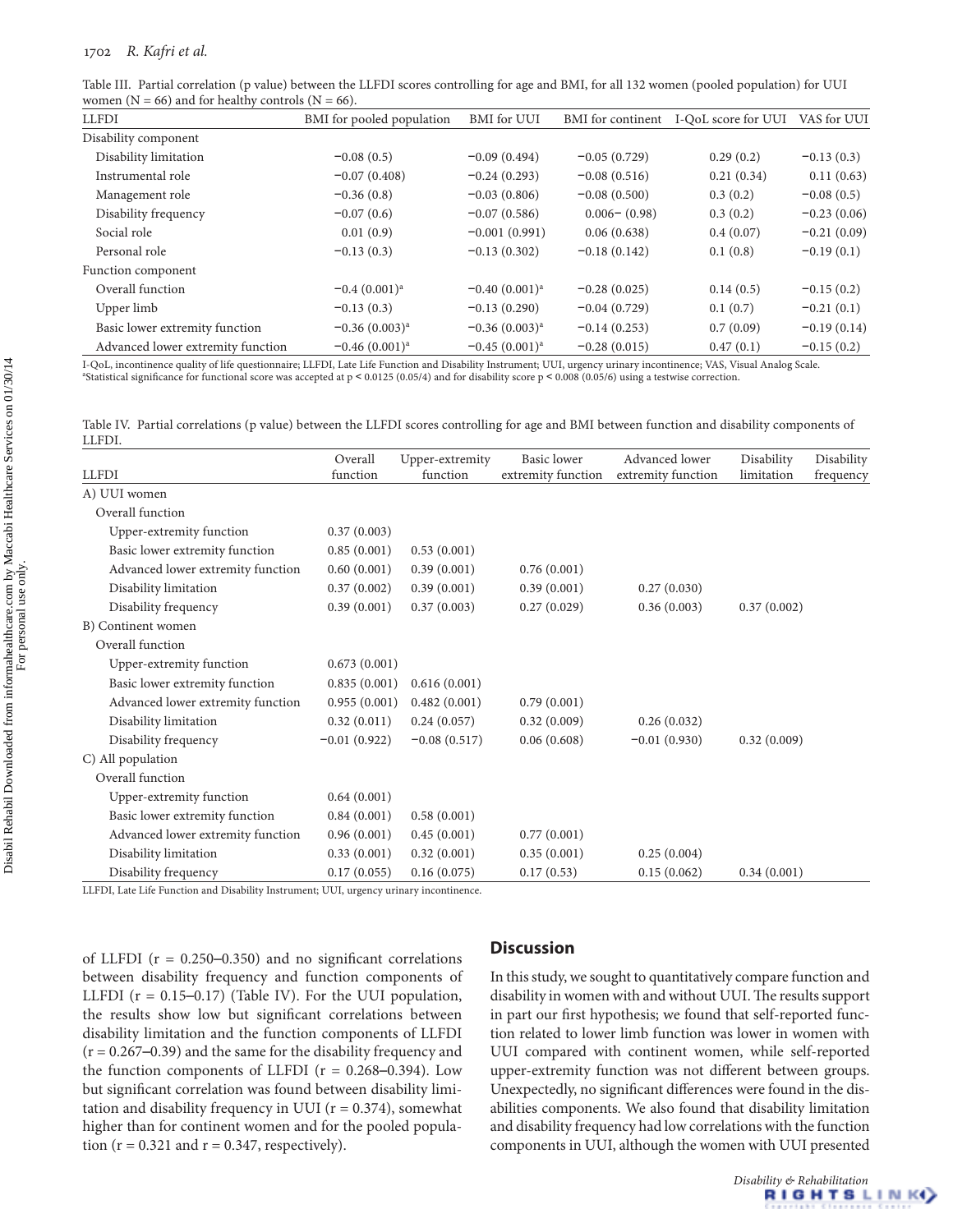greater associations than continent women, especially between function and disability frequency. This suggests that disability is the result of a complex interplay of body systems, structures and organs, not only function; it may be that psychological capacities of individuals and environmental factors are also associated as suggested in previous studies [24,25].

The role of UI in the disablement process model has been mainly defined according to its impact on QoL, global wellbeing, life satisfaction and physical functioning, which are global outcomes of disability. The relationship between UI, function and disability can be classified in the following five pathways: (i) UI as a risk factor for reduced physical functioning, especially in the lower extremity, thus self-reported functional decline was found; (ii) function decline, which resulted in reduced lower limb physical activity as risk factors for the onset of UI; (iii) Shared risk factors for UI and function decline, such as higher BMI in women with UUI compared with the continent women; (iv) UI in a unifying conceptual framework: the multifactorial etiology syndromes; and (v) UI as an indicator of frailty. Understanding these associations can have substantial implications in both clinical work and research in this area [7].

The results of the present study are in agreement with a few studies examining the association between physical function and UI in generally healthy community-dwelling women [14,26–29]. Huang [30] found that women with recent physical function decline were more likely to report weekly UI, OR 1.31 (95% CI = 1.09–1.56) for walking speed decline, and OR 1.40 (95% CI =  $1.19-1.64$ ) for chair stand decline. Cheng et al. [29] found that UI and walking fewer than six blocks without resting were significantly associated with developing anergia.

Similarly, in our study, self-reported overall function was 6.45 points lower in women with UUI compared to healthy controls (68.60 vs. 75.05, respectively), especially in the advanced lower extremity score (63.94 vs. 72.71, respectively), while disability components were not influenced. Danforth et al. [31] reported that lower extremity functioning (e.g. walking), which constituted approximately half of total physical activity, was related to 26% lower risk of developing UI in women aged 54–79 years. The associations between physical activity and UI remained similar regardless of BMI category [31].

The LLFDI used in the present study was developed as a comprehensive assessment of function and disability in community-dwelling older adults [10,11]. The ability of the LLFDI instrument to find significant differences between healthy and UI women in self-perceived overall function, and advanced lower limb function indicates that the function component of LLFDI has the potential to be responsive to meaningful differences between women with UUI and healthy controls, assessing functioning across a wide variety of daily activities with a reasonable set of items. These findings also suggest that function components of LLFDI are able to capture differences in physical functioning in women with UI, thus having the potential to assess daily physical tasks. This emphasis is critical in assessing the effectiveness of intervention programs in women with UI [7].

As expected, the associations between the disability components and function component of the LLFDI were weak, but women with UUI in the present study showed fairly higher associations than continent women. In the present study, disability limitation and frequency of LLFDI in women with UUI were not revealed through the function components of LLFDI. Responses to questions about disability limitations in performing tasks appear to have low association with the selfreported ability of women with UUI to perform functional tasks they feel they are capable of doing  $(r = 0.267 - 0.390)$ ; also the frequency of performing those tasks has a low association to their self-reported physical functioning capabilities (r = −0.27–0.39). Because the function components were discrete physical tasks (without environmental or behavioral influence), this may partially explain why the limitation and frequency dimensions even more so, were less associated with these tasks in women with UUI.

In fact, this study suggests that the capability of women with UUI to perform life's tasks (the limitation dimension) and the regularity of participating in life's tasks (the frequency dimension) were not highly associated with each other  $(r = 0.37,$  $r = 0.32$ , respectively). These results suggest that although women with UUI perceived a functional decrease in performing certain lower extremity functional tasks, this was not perceived as a great limitation, and the role of these functional decreases was low in the frequency of performing these tasks less often. Thus, the reduction in functional abilities in women with UUI did not greatly affect their limitation in performing certain tasks, and the frequency of performance. This may be due to the fact that disability limitation and disability frequency are not simply the inability to perform physical tasks, but are influenced by psychological abilities, sociocultural and behavioral factors, communication skills, social planning and environmental factors [31]. Many disability assessments in women with UUI contain items that assess function (e.g. walking) and disability (activities of daily living). Our results show that if we consider disability as a domain that is distinct from function, including function items in the assessment of disability confounds disability assessment.

Contrary to our hypothesis, women with UUI did not have lower disability scores. In a previous cross-sectional study that used mailed self-administered questionnaires, the researchers found no significant differences in the total psychological general well-being index score between women with UUI and continent women [32]. Disability is defined as a limitation in performing socially defined roles and tasks expected of an individual within a sociocultural and physical environment. Disability has been described as "the gap" between a person's capabilities and the demands of the environment [33]. Thus our results suggest that there is no gap between the capacity of women with UUI and actual performance in daily life. The middle-aged women in our study were usually working, had other important missions to do, such as help treating their children, grandchildren and also their old parents. Since the women with UUI did not lose their functional capacity to do basic tasks and actions in their homes and environment, they did not perceive any disability. Clinical experience shows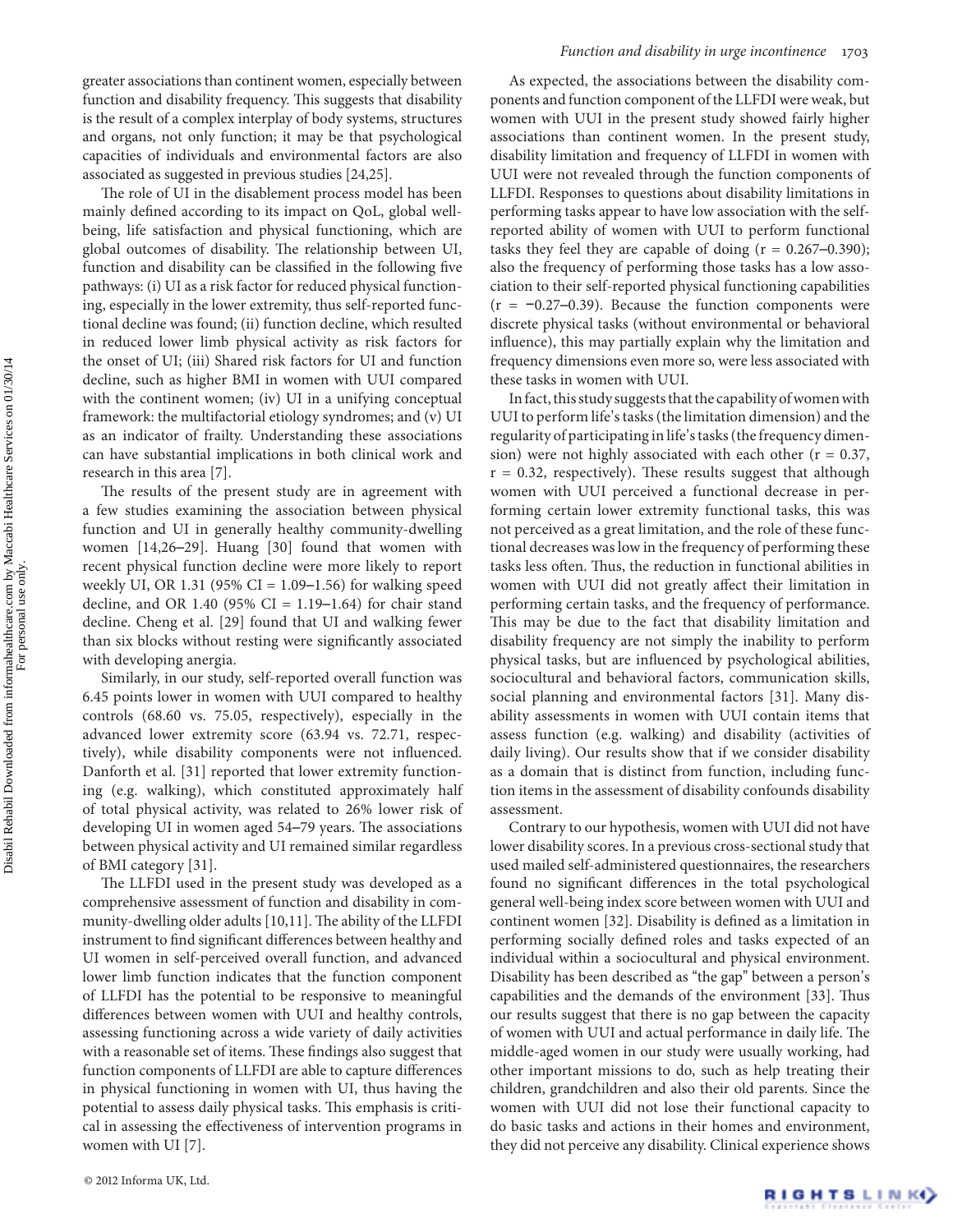that these women complained that they had no time to give attention to their general needs and health. They wear incontinence pads and keep their way of life as regular as possible to show that they do not need any help. This may be supported by the I-QoL results in our study, where a moderate nonsignificant correlation between I-QoL score and social score of the disability component of LLFDI ( $r = 0.4$ ,  $p = 0.07$ ) were found, with no correlations between LLFDI and the VAS scores. These results suggest that UUI had no impact on their social behavior. The nonsignificant correlation between QoL and VAS scores and disability component can be explained by the different items of each questionnaire. The I-QoL and VAS asked the women about feelings about the impact of her uncontrolled bladder, while the disability component of the LLFDI asked about frequency and limitation of performance of life tasks, such as working and helping family that the women can do, even if she has UI, using absorbent pads.

BMI did not influence the disability components in our study, but in general had a significant influence on functional abilities of women with UUI. The relation between higher BMI and UI is well known. Obesity is an established and modifiable risk factor for UI [34]. In our study, BMI was significantly associated with UUI, especially in basic and advanced lower extremity function (r = −0.36 and −0.46,  $p = 0.001$  and  $p = 0.003$ , respectively). The Norwegian EPINCONT study examined lifestyle factors such as smoking, obesity, physical activity and the association to UI in 34,755 women older than 20 years of age. The association between increasing BMI and UI was strong and present for all subtypes of UI [35]. Obesity and age >40, were identified as risk factors for UUI in 778 identical twin pairs (n = 1556) mean age 41.4 (16.4; range 18–85) years. For overweight women, BMI 25–30, the odds ratio for UUI was  $OR = 1.35$  $(95\% \text{ CI} = 0.99 - 1.82)$ , and for obese women, BMI > 30, the  $OR = 2.41 (95\% CI = 1.79 - 3.24) [36].$ 

This study has several limitations. First, the data came from a fairly small sample that was drawn from a defined population; it might be that there is a selection bias of assessing UUI volunteers only. Also, the type of deliveries did these women have (vaginal vs. C-section) and the hormone status of these women were not collected, this may undermine the generalizability of the results obtained. Second, unknown confounders cannot be identified. Thus, further study should involve larger sample sizes and a more controlled design (e.g. a random recruitment strategy).

In conclusion, the study shows associations between UUI, overweight and low functional scores, and no associations with disability. Our results support the assumptions that the women with UUI are likely to show poorer lower extremity physical functioning and that disability is a multifactorial combination of behavioral, psychological and environmental factors, and not functional limitations per se. Yet evidencebased interventions that effectively minimize or prevent physical function decline among women with UUI are rare. Our results suggest that intervention targeting weight loss, but also targeting specific functional activity related to lower extremities, might reduce the frequency of UUI episodes and improve function.

#### **Acknowledgements**

We thank the pelvic floor rehabilitation Physical Therapists and their clinic managers, from Maccabi Healthcare Services for their assistance in collecting the research data. Special acknowledgments are dedicated to Michal Katz, PT, PhD, Department of Physical Therapy, Tel Aviv University. Daniel Deutscher, PT, PhD, Director of research and development, Physical Therapy service, Maccabi Healthcare Services, Tel Aviv, Israel .Ilana Shnayderman, MSc.PT, Research and development coordinator in the physical service of the Jerusalem and Shfela district, who helped us with the statistical analysis of this study.

*Declaration of Interest***:** This study was funded by Maccabi Healthcare Services Research Institute in Israel (No. NCT00498888). The authors declare that they have no competing interests or any financial and personal relationships with other people or organizations that could inappropriately influence (bias) this work.

#### **References**

- 1. Hannestad YS, Rortveit G, Sandvik H, Hunskaar S; Norwegian EPINCONT study. Epidemiology of Incontinence in the County of Nord-Trøndelag. A community-based epidemiological survey of female urinary incontinence: the Norwegian EPINCONT study. Epidemiology of Incontinence in the County of Nord-Trøndelag. J Clin Epidemiol 2000;53:1150–1157.
- 2. Haylen BT, de Ridder D, Freeman RM, Swift SE, Berghmans B, Lee J, Monga A, et al.; International Urogynecological Association; International Continence Society. An International Urogynecological Association (IUGA)/International Continence Society (ICS) joint report on the terminology for female pelvic floor dysfunction. Neurourol Urodyn 2010;29:4–20.
- 3. Schimpf MO, Patel M, O'Sullivan DM, Tulikangas PK. Difference in quality of life in women with urge urinary incontinence compared to women with stress urinary incontinence. Int Urogynecol J Pelvic Floor Dysfunct 2009;20:781–786.
- 4. Goode PS, Burgio KL, Richter HE, Markland AD. Incontinence in older women. JAMA 2010;303:2172–2181.
- 5. Chiarelli PE, Mackenzie LA, Osmotherly PG. Urinary incontinence is associated with an increase in falls: a systematic review. Aust J Physiother 2009;55:89–95.
- 6. Melville JL, Delaney K, Newton K, Katon W. Incontinence severity and major depression in incontinent women. Obstet Gynecol 2005;106:585–592.
- 7. Coll-Planas L, Denkinger MD, Nikolaus T. Relationship of urinary incontinence and late-life disability: implications for clinical work and research in geriatrics. Z Gerontol Geriatr 2008;41:283–290.
- 8. Linn BS, Linn MW. Objective and self-assessed health in the old and very old. Soc Sci Med Med Psychol Med Sociol 1980;14A:311–315.
- Reuben DB. What's wrong with ADLs? J Am Geriatr Soc 1995;43: 936–937.
- 10. Haley SM, Jette AM, Coster WJ, Kooyoomjian JT, Levenson S, Heeren T, Ashba J. Late Life Function and Disability Instrument: II. Development and evaluation of the function component. J Gerontol A Biol Sci Med Sci 2002;57:M217–M222.
- 11. Jette AM, Haley SM, Coster WJ, Kooyoomjian JT, Levenson S, Heeren T, Ashba J. Late Life Function and Disability Instrument: I. Development and evaluation of the disability component. J Gerontol A Biol Sci Med Sci 2002;57:M209–M216.
- 12. Rogers RG. Clinical practice. Urinary stress incontinence in women. N Engl J Med 2008;358:1029–1036.
- 13. Abrams P, Cardozo L, Fall M, Griffiths D, Rosier P, Ulmsten U, van Kerrebroeck P, et al.; Standardisation Sub-committee of the International Continence Society. The standardisation of terminology of lower urinary tract function: report from the Standardisation Sub-committee of the International Continence Society. Neurourol Urodyn 2002;21:167–178.